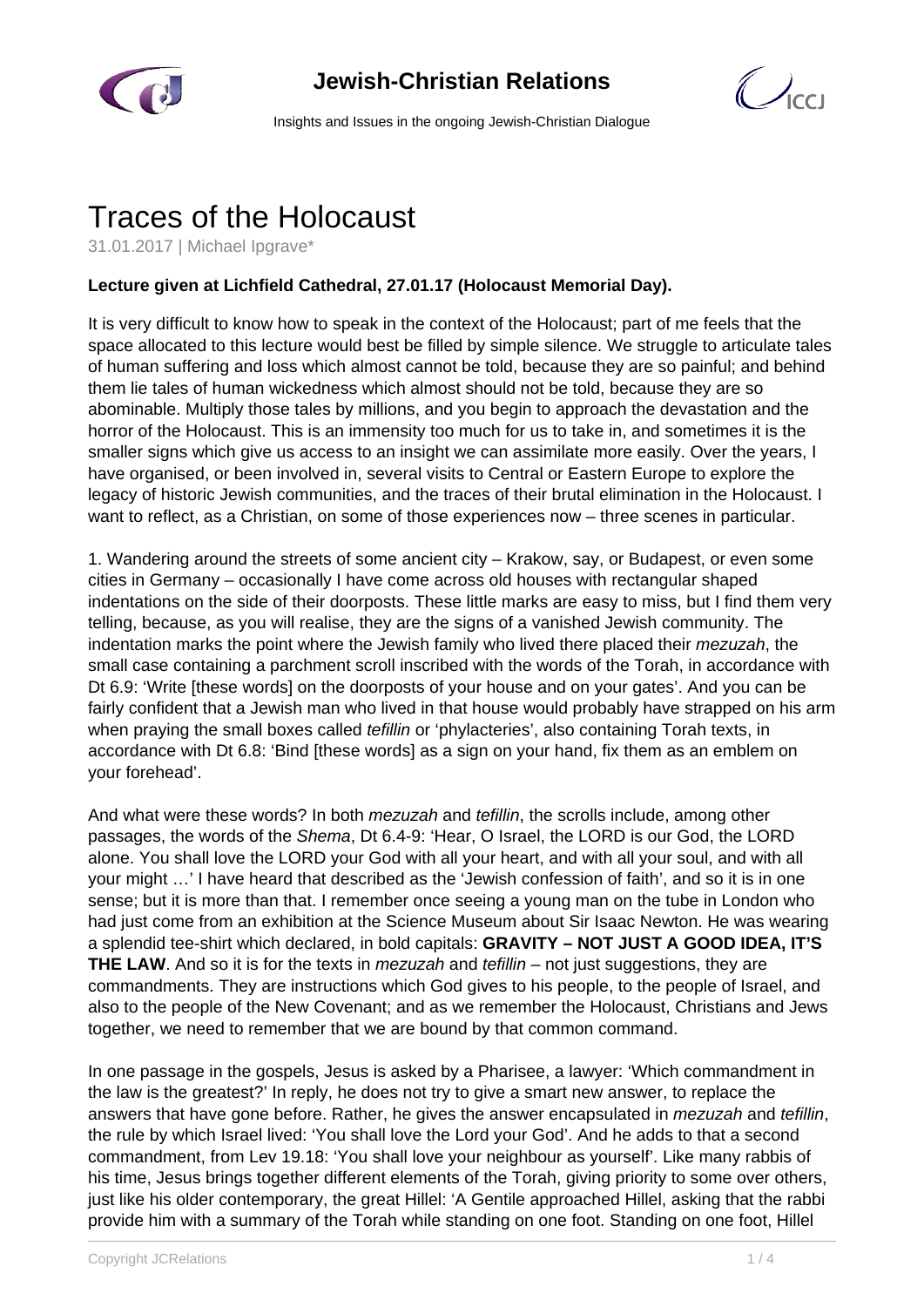said: "What is hateful to you, do not do to your fellow: this is the whole Law; the rest is commentary; go and learn what this means."'

So Jesus spoke as a rabbi giving his opinion in a debate about the Jewish Law. That should remind us of the importance of that Law in the purposes of God. Jesus did not say that it would be a nice idea to love God and our neighbour; he did not say that to do so would bring us happiness and fulfilment; he did not say that the world would be a better place if everybody were to follow an ethic of love; on the contrary, his teaching was cast quite clearly in the language of law – 'This is the first and great commandment. And the second is like unto it. On these two commandments hang all the law and the prophets.' We Christians are always in danger of making a too easy distinction between Law and Gospel, of thinking that Law is harsh, restrictive, A Bad Thing, and Gospel is gentle, enabling, A Good Thing. Hidden in attitudes like that – not so hidden, maybe – is a latent contempt for the religion of Israel, a view that caricatures and then dismisses Judaism and Jewish people as legalistic, calculating and untrustworthy. That is a danger of which we need to be particularly aware this year as we mark the 500th anniversary of the start of the Christian Reformation. The insights of Martin Luther brought renewal and a fresh sense of individual accountability to Christian spirituality, but they were easily distorted into a facile anti-Judaism, and sadly Luther himself in his later years expounded viciously hateful attitudes to Jewish people, adding to the churches' teaching of contempt that shaped the background to the Holocaust.

For thousands of years through the history of Europe, despite attitudes like that, Jewish communities witnessed to their faith in God and their love for God quite literally by writing and displaying these texts of the Law on their houses and on their bodies; in many places they still do so today. And for thousands of years they witnessed to that faith and that love quite practically by devoting themselves to the study of God's law and by seeking to direct their lives by its commandments, and in many places they still do that today. A love of, and an honouring of, scholarship was so pronounced in Jewish life in Eastern Europe in the late nineteenth and early twentieth centuries that it was said of the Jews there that 'they were drunk on learning as other nations are drunk on alcohol' – an attitude captured well in an old Yiddish song that speaks of the bethmedresh, the study room attached to a synagogue:

See the peasant run into the inn to catch a drop of brandy;

See the Jew run to the bethmedresh to snatch a page of Torah.

2. But in this gathering today we are remembering the Holocaust. In my second scene, I am standing in the ruined shell of a synagogue, or in the Museum of Galician Jewry in Kazimierz, the historic Jewish neighbourhood of Krakow, with its stunning photographic collection of ruined Jewish sites across southern Poland. Nearer to home, you can see some very evocative images of the Holocaust here in Lichfield, in a small exhibition in the chapel of St John's Hospital, featuring photography by our own Sheriff, Robert Yardley. These are scenes of destruction and devastation, yet something persists. Building on centuries of Christian anti-Judaism and decades of modern antisemitism, the Holocaust was a deliberate attempt to wipe out that people who witnessed to divine faith and love, and it almost succeeded in Europe – but not quite. Whether or not it is right to describe the Nazi ideology as a form of atheism, or a variety of paganism, the Nazi war against the Jews, because it was a war against the people called to be Israel in the world, was a war against God: the God of Israel who had called his people into being and sustained them in a world of sufferings.

Other groups too were murdered by the Nazis: for example, Roma and Gypsy people, homosexual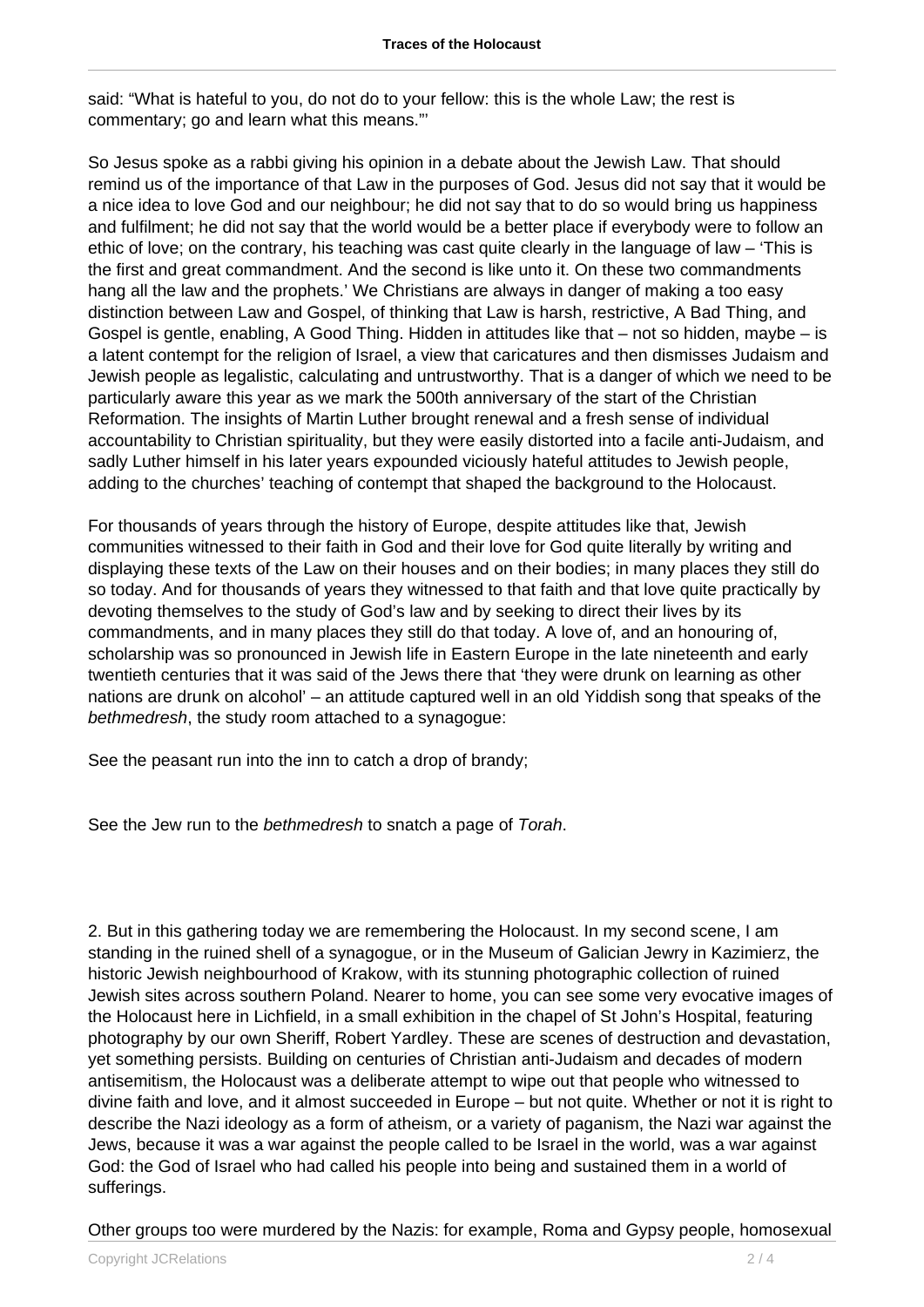people, people with mental or physical disabilities, people of different races, people with particular political opinions, other people too. Other groups had been murdered in genocides before the Nazis, notably the Armenians, whose fate may well have diabolically inspired the Holocaust. And in turn millions of others have been murdered since the Nazis in genocides around the world – Cambodia, Bosnia, Rwanda, Darfur, Syria, to name only some. It is vitally important that today we remember all those victims of so many different genocides, carried out under the pretexts of so many different ideologies.

But to get any sense theologically of what these, and other, genocides mean, I believe that we have to come back to the Nazi mass murder of the Jews, for that campaign was an attempt to wipe out from the world the name of the God of Israel. That attempt failed; but standing in the shell of some devastated synagogue in Galicia has brought home to me just how costly, how destructive was the satanic hatred it expressed. In an essay on his hometown of Krakow, Rafael Scharf tries to express the sense of a great void which this war on the God of Israel left in Polish society. Quoting from one of the great Polish poets of the later twentieth century, he writes:

'There is a multitude of them – nowhere' says Jerzy Ficowski. That crowded, eternal absence is far more tangible here than anywhere else in the world.'

The synagogues and cemeteries of Kazimierz speak powerfully of a community, a culture, a whole civilisation in miniature which has disappeared, leaving behind a void which is a profoundly spiritual reality. It is desperately important when encountering these footprints of the past to try to reimagine the vitality, the warmth and the diversity of the communities which once flourished here – and to recognise that that vitality warmth and diversity still continue in other parts of the Jewish world, and are not wholly absent from today's Poland. Yet still there hangs over it all the word of 1 Sam 4: Ichabod, 'the glory has departed'.

However, it is also, and extraordinarily, in Kazimierz, that the retrieval, re-creation, even reinvention, of Jewish life is most marked. There is a well-attended annual Festival of Jewish Culture; synagogues and cemeteries have been carefully restored; Jewish restaurants and bookshops proliferate; an excellent Center for Jewish Culture has been established. All these things testify to a felt need to fill the 'Jewish space' in the midst of Polish societyThis is something found across Europe, particularly in the central and eastern parts of the continent, as Ruth Ellen Gruber showed in her fascinating book Virtually Jewish: Reinventing Jewish Culture in Europe. She points out the reservations felt by many Jews about this process, particularly when the agents of the process of re-imagination and reinvention are predominantly Gentiles, and still more so when the 'Jewish cultural products' being produced deviate substantially from any recognised norms of Jewish culture. Still, as she says, the liveliness of the growth of a 'virtual Jewry' in central and eastern Europe points both to the magnitude of the 'Jewish space' in European culture, and to the way in which Jewish heritage is not restricted in its significance to Jews alone.

For Christians, the continuing persistence of the Jewish experience has a theological, and not merely a cultural significance. Long ago, St Augustine described the role of Jewish communities for Christians as being librarii nostri, those entrusted with the guardianship of the scriptures on which we rely, yet which we do not possess. Modern Catholic theology prefers the language of nostrum sacramentum: the Jewish people are for us a 'sacrament of otherness' without whom Christians cannot experience the revelation of God. Paradoxically, my reflections on visiting the vestiges of Jewish sites after the Holocaust is that the depth of just such a sacramentality can be served by a real absence as well as a real presence: even when Jewish communities have disappeared, the space they create is so poignantly powerful that it mediates the reality of that otherness through which we encounter the holy one.

3. My third scene is not at all poignant; it is numbing, dull in its heavy sense of threat. It is thebleak site of the death camp at Auschwitz-Birkenau, with the railway tracks leading up to the sidings